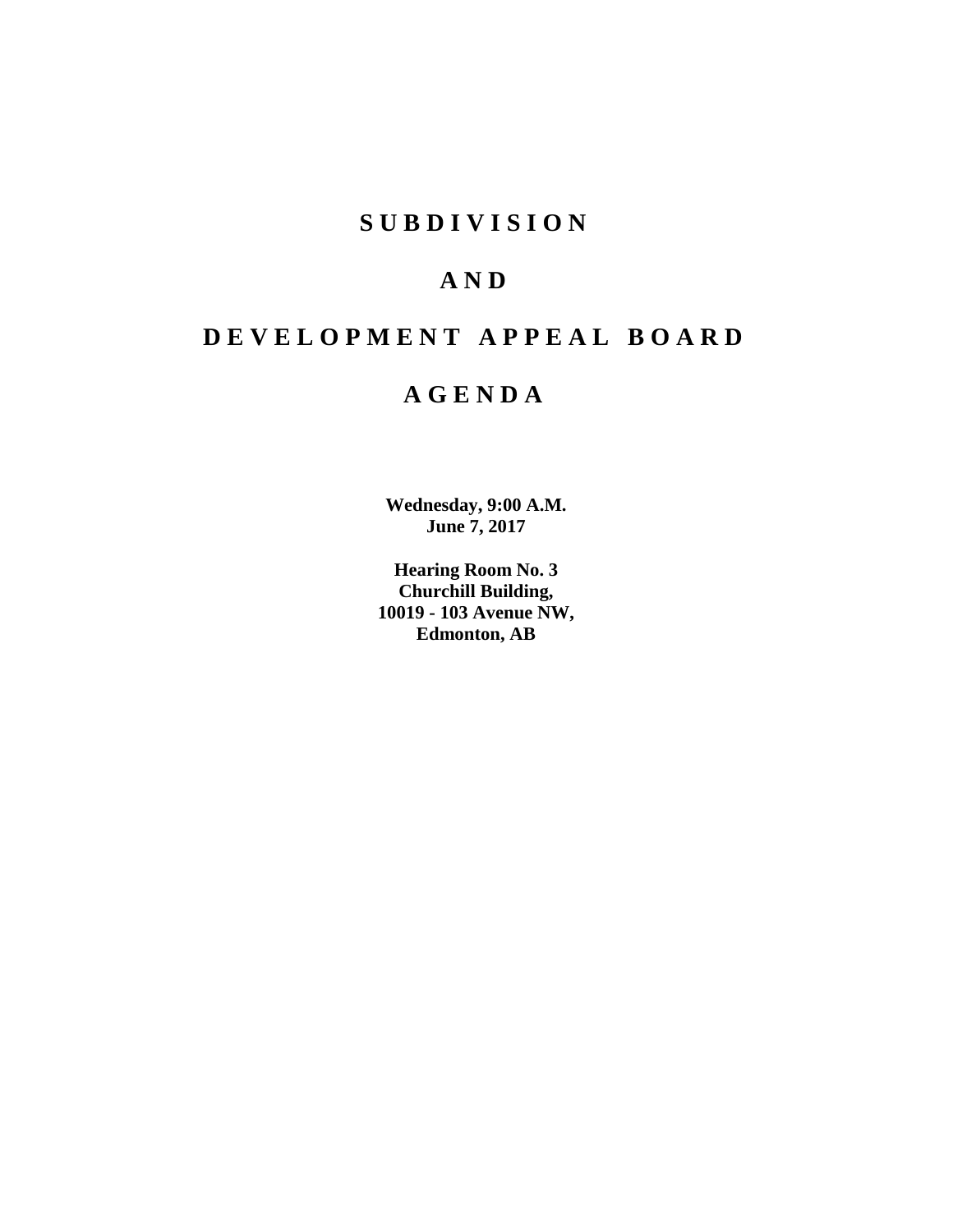# **SUBDIVISION AND DEVELOPMENT APPEAL BOARD HEARING ROOM NO. 3**

|              | 9:00 A.M.    | SDAB-D-17-101   | Construct 1 Minor Digital Off-premises Sign<br>(Capital Hill Dental)                                                                                                             |
|--------------|--------------|-----------------|----------------------------------------------------------------------------------------------------------------------------------------------------------------------------------|
|              |              |                 | 14109 - Stony Plain Road NW<br>Project No.: 245152848-001                                                                                                                        |
|              |              |                 |                                                                                                                                                                                  |
| $\mathbf{H}$ | 11:00 A.M.   | $SDAB-D-17-102$ | Construct an Accessory Building (7.62m x)<br>9.45m, main floor Garage, Garage Suite on<br>second floor), and to demolish an existing<br>Accessory Building $(5.49m \times 6.4m)$ |
|              |              |                 | 7318 - 118A Street NW<br>Project No.: 241659460-001                                                                                                                              |
|              |              |                 |                                                                                                                                                                                  |
|              | <b>NOTE:</b> |                 | Unless otherwise stated, all references to "section numbers" refer to<br>the authority under the Edmonton Zoning Bylaw 12800.                                                    |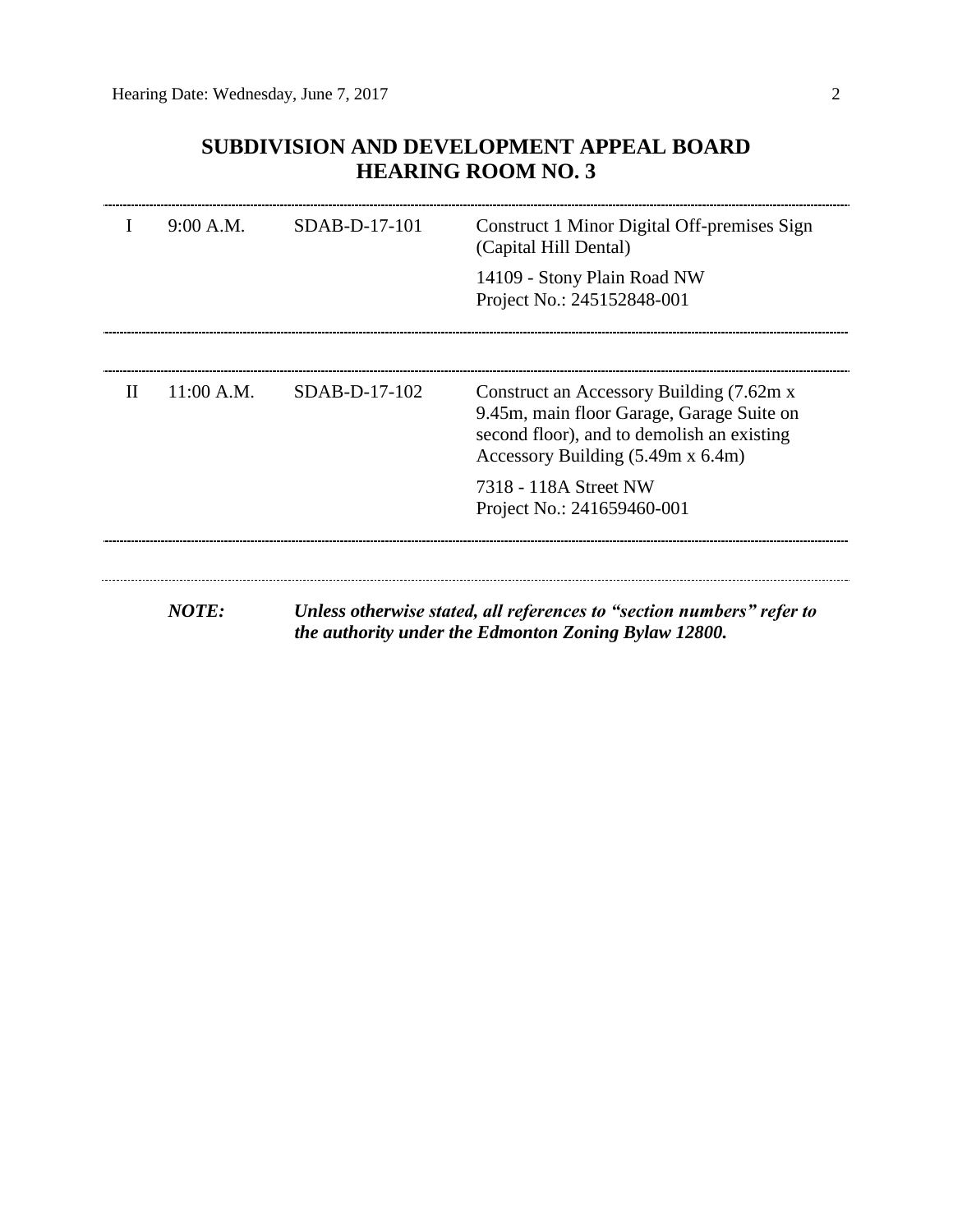| <b>ITEM I: 9:00 A.M.</b> |                                                        | FILE: SDAB-D-17-101                                                         |
|--------------------------|--------------------------------------------------------|-----------------------------------------------------------------------------|
|                          | AN APPEAL FROM THE DECISION OF THE DEVELOPMENT OFFICER |                                                                             |
|                          | <b>APPELLANT:</b>                                      |                                                                             |
|                          | <b>APPLICATION NO.:</b>                                | 245152848-001                                                               |
|                          | <b>APPLICATION TO:</b>                                 | <b>Construct 1 Minor Digital Off-premises</b><br>Sign (Capital Hill Dental) |
|                          | <b>DECISION OF THE</b><br>DEVELOPMENT AUTHORITY:       | Refused                                                                     |
|                          | <b>DECISION DATE:</b>                                  | May 8, 2017                                                                 |
|                          | <b>DATE OF APPEAL:</b>                                 | May 13, 2017                                                                |
|                          | MUNICIPAL DESCRIPTION<br>OF SUBJECT PROPERTY:          | 14109 - Stony Plain Road NW                                                 |
|                          | <b>LEGAL DESCRIPTION:</b>                              | Plan 3669HW Blk 130 Lot 16                                                  |
|                          | ZONE:                                                  | (CSC) Shopping Centre Zone                                                  |
|                          | <b>OVERLAY:</b>                                        | N/A                                                                         |
|                          | <b>STATUTORY PLAN:</b>                                 | N/A                                                                         |
|                          |                                                        |                                                                             |

# *Grounds for Appeal*

The Appellant provided the following reasons for appealing the decision of the Development Authority:

The application meets all of the requirements of the city's bylaw.

The digital screens will not affect the proposed Mixed Use Residential development to the south as the sign faces east and west. As well, all of the manufacturer's brightness and night time illumination controls will be in place, so that the brightness of the led screens will meet the requirements set out by the city.

The city's transportation department inspected the site and approved the proposed location with respect to traffic safety and proximity to the nearest intersection.

There are no variances to city's bylaw requested in this application.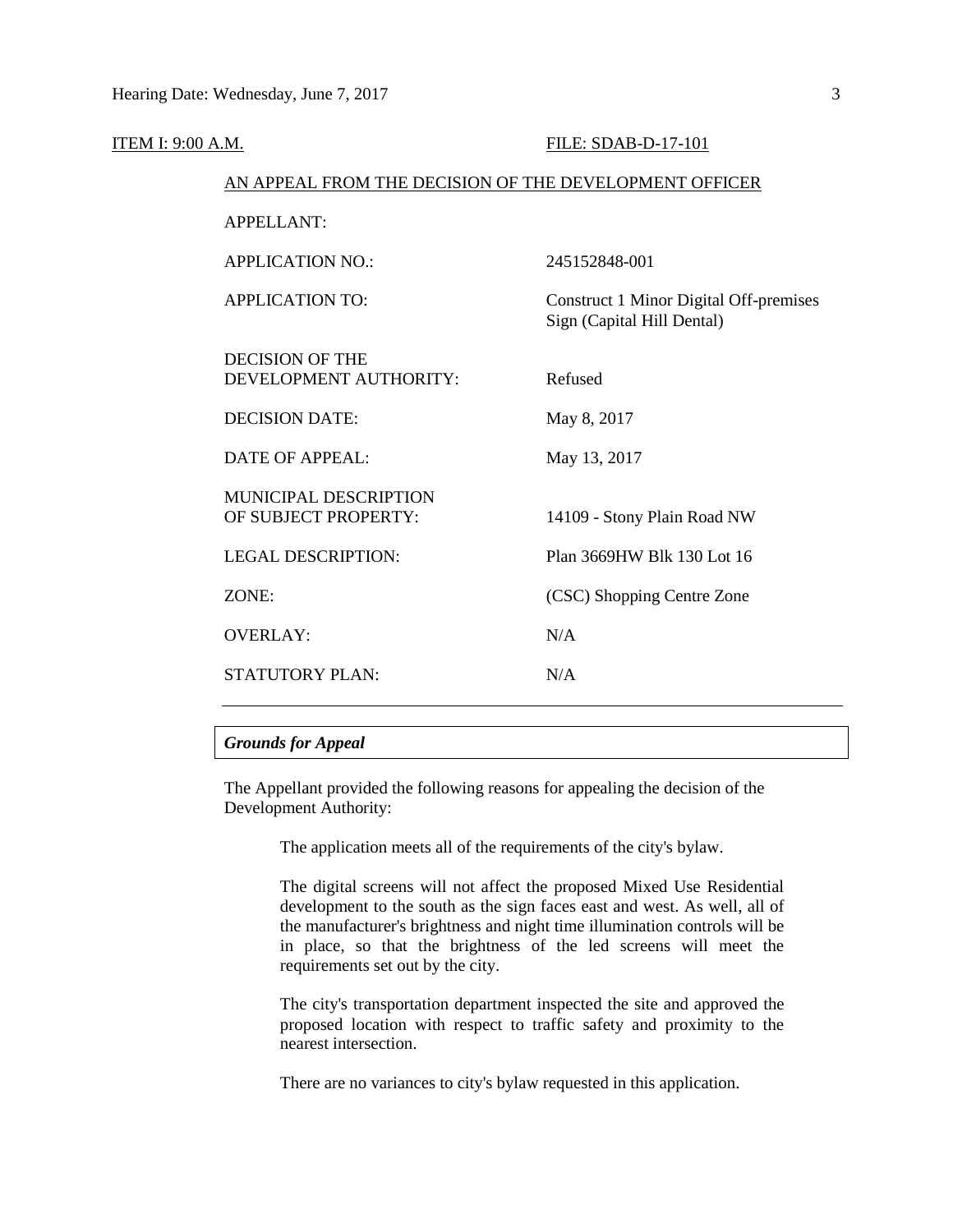### *General Matters*

## **Appeal Information:**

The *Municipal Government Act*, RSA 2000, c M-26 states the following:

# **Grounds for Appeal**

**685(1)** If a development authority

- (a) fails or refuses to issue a development permit to a person,
- (b) issues a development permit subject to conditions, or
- (c) issues an order under section 645,

the person applying for the permit or affected by the order under section 645 may appeal to the subdivision and development appeal board.

# **Appeals**

- **686(1)** A development appeal to a subdivision and development appeal board is commenced by filing a notice of the appeal, containing reasons, with the board within 14 days,
	- (a) in the case of an appeal made by a person referred to in section 685(1), after
		- (i) the date on which the person is notified of the order or decision or the issuance of the development permit, or

…

#### **Hearing and Decision**

**687(3)** In determining an appeal, the subdivision and development appeal board

…

- (a.1) must comply with the land use policies and statutory plans and, subject to clause (d), the land use bylaw in effect;
	- …
	- (c) may confirm, revoke or vary the order, decision or development permit or any condition attached to any of them or make or substitute an order, decision or permit of its own;
	- (d) may make an order or decision or issue or confirm the issue of a development permit even though the proposed development does not comply with the land use bylaw if, in its opinion,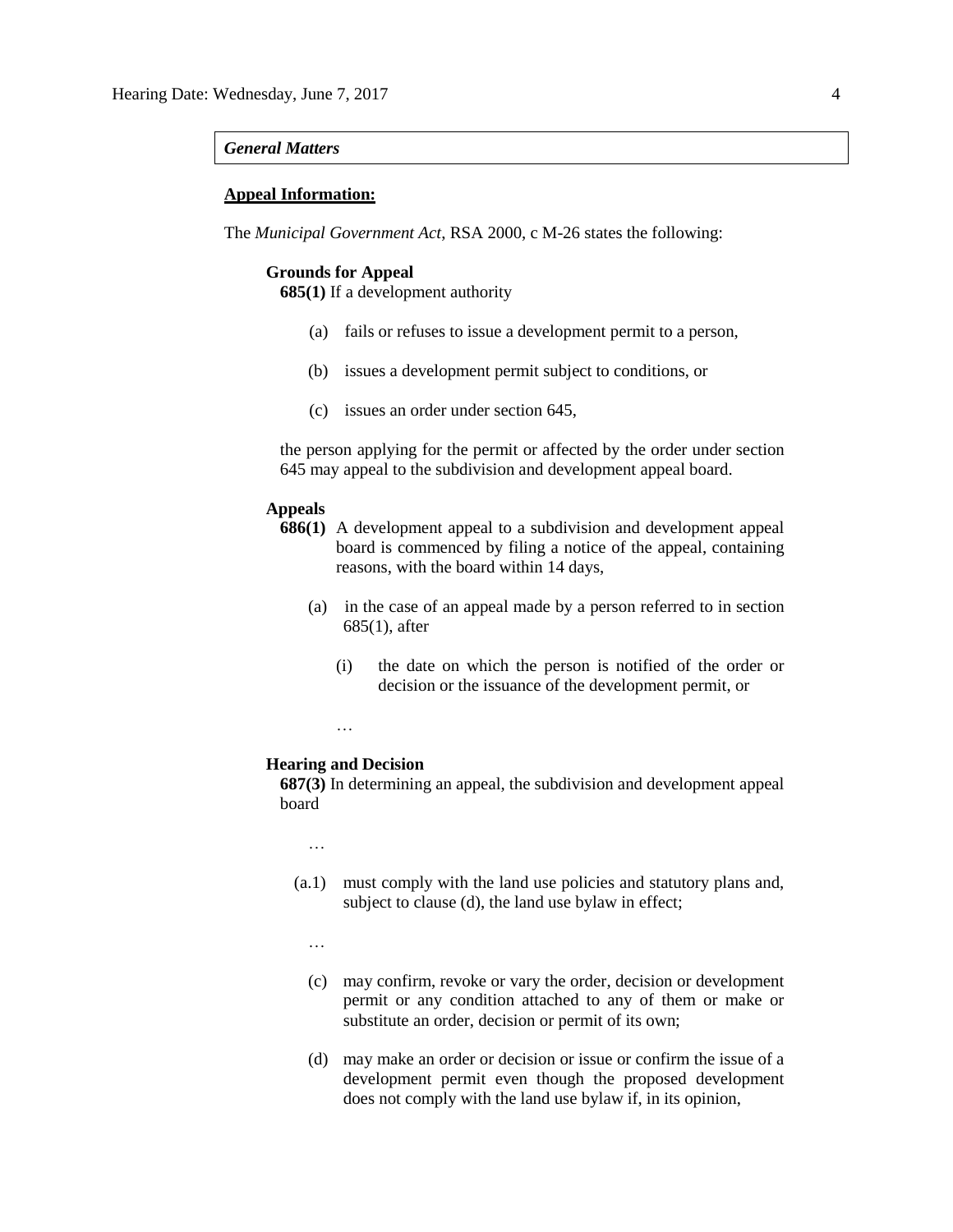- (i) the proposed development would not
	- (A) unduly interfere with the amenities of the neighbourhood, or
	- (B) materially interfere with or affect the use, enjoyment or value of neighbouring parcels of land,

and

(ii) the proposed development conforms with the use prescribed for that land or building in the land use bylaw.

### **General Provisions from the** *Edmonton Zoning Bylaw:*

Under section 320.3(35), a **Minor Digital Off-premises Sign** is a **Discretionary Use** in the (CSC) Shopping Centre Zone.

Under section 7.9(6), **Minor Digital Off-premises Signs** means:

any Sign that is remotely changed on or off Site and has a Message Duration greater than or equal to 6 seconds. Minor Digital Off-premises Signs incorporate a technology or method allowing the Sign to change Copy without having to physically or mechanically replace the Sign face or its components. The Copy on such Sign directs attention to a business, activity, product, service or entertainment that cannot be considered as the principal products sold nor a principal business, activity, entertainment or service provided on the premises or Site where the Sign is displayed.

Section 320.4(8) states "Signs shall comply with the regulations found in Schedule 59E."

Section 320.1 states that the **General Purpose** of the **(CSC) Shopping Centre Zone** is:

to provide for larger shopping centre developments intended to serve a community or regional trade area. Residential, office, entertainment and cultural uses may also be included within such shopping complexes.

# *Sign Regulations – General Provisions*

Section 59.2(3) states:

Major Digital Signs, Minor Digital On-premises Signs, Minor Digital Off-premises Signs, and Minor Digital On-premises Off-premises Signs shall be located or constructed such that Sign illumination shall not project onto any surrounding residential premises, shall not face an abutting or adjacent Residential Use, shall not face an abutting or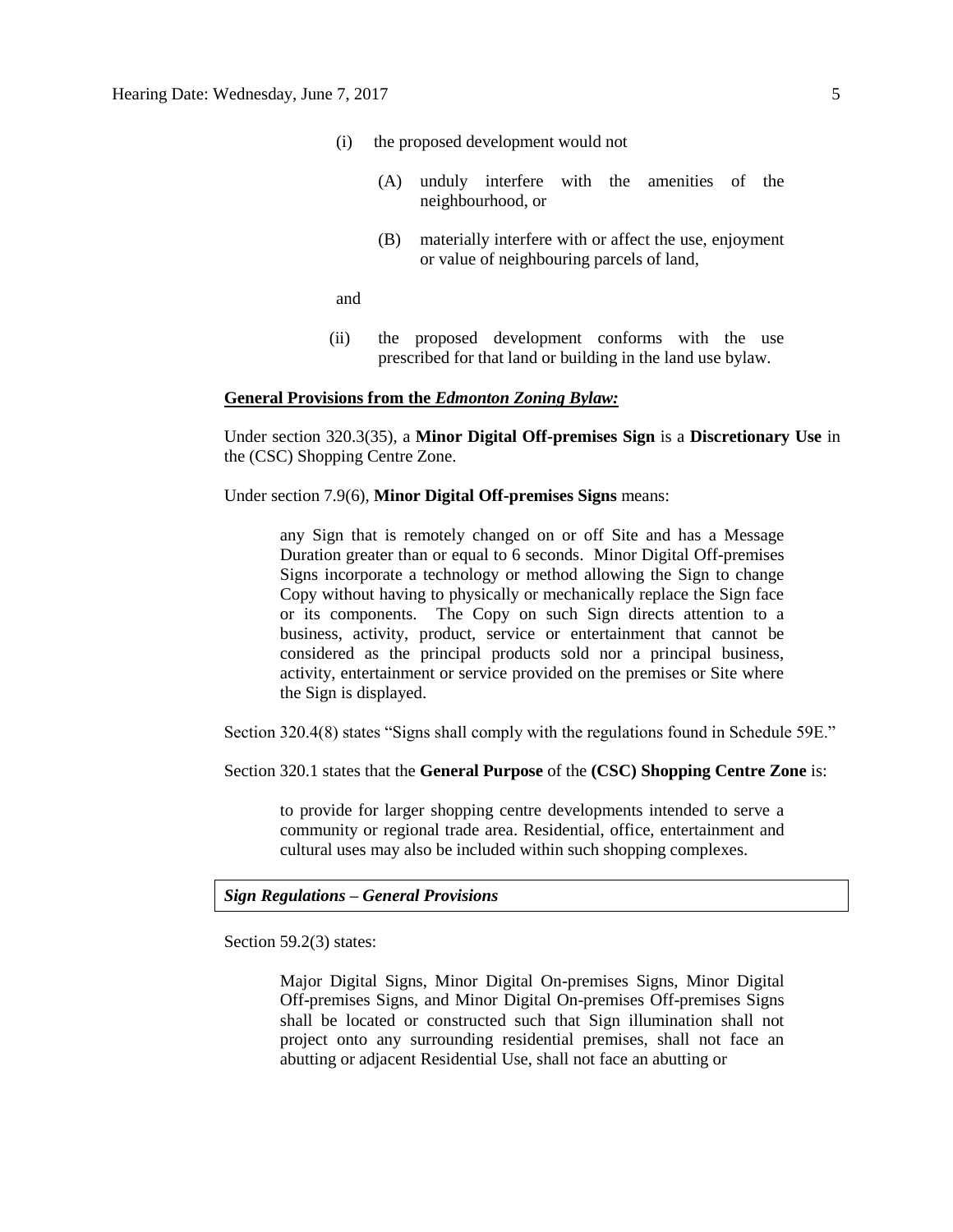#### **Development Officer's Determination**

Officer.

**The proposed Minor Digital Off-premises Sign is a 'V' shaped sign oriented E/W located 50 m South of Mixed Use Residential Development. The light illumination from the Digital sign negatively impacts the use, enjoyment and value of Mixed Use Residential Development contrary to section 59.2(3).** [unedited]

### Notice to Applicant/Appellant

Provincial legislation requires that the Subdivision and Development Appeal Board issue its official decision in writing within fifteen days of the conclusion of the hearing. Bylaw No. 11136 requires that a verbal announcement of the Board's decision shall be made at the conclusion of the hearing of an appeal, but the verbal decision is not final nor binding on the Board until the decision has been given in writing in accordance with the *Municipal Government Act*.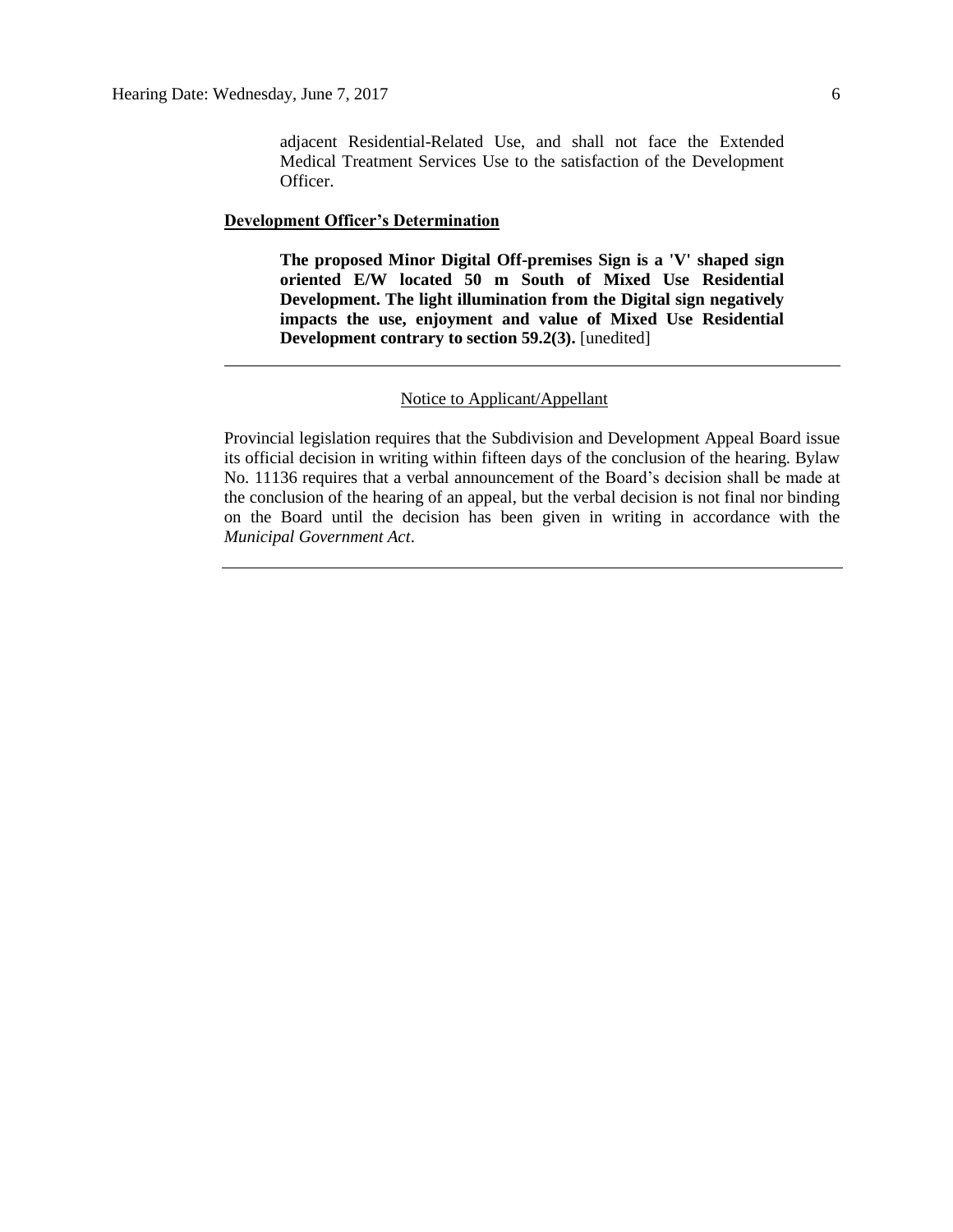| <b>mönton</b>                                                                                                                                                                                                                                                                                                                                                                                                                                                                                                                                                                       |                                                                                                            | <b>Application Date:</b> | Project Number: 245152848-001<br>APR 06, 2017 |  |  |
|-------------------------------------------------------------------------------------------------------------------------------------------------------------------------------------------------------------------------------------------------------------------------------------------------------------------------------------------------------------------------------------------------------------------------------------------------------------------------------------------------------------------------------------------------------------------------------------|------------------------------------------------------------------------------------------------------------|--------------------------|-----------------------------------------------|--|--|
| <b>Application for</b>                                                                                                                                                                                                                                                                                                                                                                                                                                                                                                                                                              |                                                                                                            | Printed:<br>Page:        | May 8, 2017 at 12:56 PM<br>1 of 2             |  |  |
|                                                                                                                                                                                                                                                                                                                                                                                                                                                                                                                                                                                     |                                                                                                            |                          |                                               |  |  |
|                                                                                                                                                                                                                                                                                                                                                                                                                                                                                                                                                                                     | <b>Sign Combo Permit</b>                                                                                   |                          |                                               |  |  |
| This document is a Development Permit Decision for the development application described below.                                                                                                                                                                                                                                                                                                                                                                                                                                                                                     |                                                                                                            |                          |                                               |  |  |
| <b>Applicant</b>                                                                                                                                                                                                                                                                                                                                                                                                                                                                                                                                                                    | Property Address(es) and Legal Description(s)<br>14109 - STONY PLAIN ROAD NW<br>Plan 3669HW Blk 130 Lot 16 |                          |                                               |  |  |
| <b>Scope of Application</b><br>To construct 1 Minor Digital Off-Premises Sign (Capital Hill Dental)                                                                                                                                                                                                                                                                                                                                                                                                                                                                                 |                                                                                                            |                          |                                               |  |  |
| <b>Permit Details</b>                                                                                                                                                                                                                                                                                                                                                                                                                                                                                                                                                               |                                                                                                            |                          |                                               |  |  |
| ASA Sticker No./Name of Engineer:<br>Construction Value: 72000                                                                                                                                                                                                                                                                                                                                                                                                                                                                                                                      | Class of Permit:<br><b>Expiry Date:</b>                                                                    |                          |                                               |  |  |
| Fascia Off-premises Sign: 0                                                                                                                                                                                                                                                                                                                                                                                                                                                                                                                                                         | Freestanding Off-premises Sign: 0                                                                          |                          |                                               |  |  |
| Fascia On-premises Sign: 0                                                                                                                                                                                                                                                                                                                                                                                                                                                                                                                                                          | Freestanding On-premises Sign: 0                                                                           |                          |                                               |  |  |
| Roof Off-premises Sign: 0                                                                                                                                                                                                                                                                                                                                                                                                                                                                                                                                                           | Projecting Off-premises Sign: 0                                                                            |                          |                                               |  |  |
| Roof On-premises Sign: 0                                                                                                                                                                                                                                                                                                                                                                                                                                                                                                                                                            | Projecting On-premises Sign: 0                                                                             |                          |                                               |  |  |
| Minor Digital On-premises Sign: 0                                                                                                                                                                                                                                                                                                                                                                                                                                                                                                                                                   | Replacement Panel on Existing Sign: 0                                                                      |                          |                                               |  |  |
| Minor Digital Off-premises Sign: 2                                                                                                                                                                                                                                                                                                                                                                                                                                                                                                                                                  | Comprehensive Sign Design: 0                                                                               |                          |                                               |  |  |
| Minor Digital On/Off-premises Sign: 0                                                                                                                                                                                                                                                                                                                                                                                                                                                                                                                                               | Major Digital Sign: 0                                                                                      |                          |                                               |  |  |
| I/We certify that the above noted details are correct.                                                                                                                                                                                                                                                                                                                                                                                                                                                                                                                              |                                                                                                            |                          |                                               |  |  |
| Applicant signature:                                                                                                                                                                                                                                                                                                                                                                                                                                                                                                                                                                |                                                                                                            |                          |                                               |  |  |
| <b>Development Application Decision</b><br>Refused                                                                                                                                                                                                                                                                                                                                                                                                                                                                                                                                  |                                                                                                            |                          |                                               |  |  |
| <b>Reason for Refusal</b><br>1) Major Digital Signs, Minor Digital On-premises Signs, Minor Digital Off-premises Signs, and Minor Digital On-premises<br>Off-premises Signs shall be located or constructed such that Sign illumination shall not project onto any surrounding residential<br>premises, shall not face an abutting or adjacent Residential Use, shall not face an abutting or adjacent Residential-Related Use,<br>and shall not face the Extended Medical Treatment Services Use to the satisfaction of the Development Officer. (Reference<br>Section $59.2(3)$ ) |                                                                                                            |                          |                                               |  |  |
| The proposed Minor Digital Off-premises Sign is a 'V' shaped sign oriented E/W located 50 m South of Mixed Use Residential<br>Development. The light illumination from the Digital sign negatively impacts the use, enjoyment and value of Mixed Use<br>Residential Development contrary to section 59.2(3).                                                                                                                                                                                                                                                                        |                                                                                                            |                          |                                               |  |  |
| <b>Rights of Appeal</b><br>The Applicant has the right of appeal within 14 days of receiving notice of the Development Application Decision, as outlined in<br>Chapter 24, Section 683 through 689 of the Municipal Government Amendment Act.                                                                                                                                                                                                                                                                                                                                       |                                                                                                            |                          |                                               |  |  |
|                                                                                                                                                                                                                                                                                                                                                                                                                                                                                                                                                                                     |                                                                                                            |                          |                                               |  |  |
| THIS IS NOT A PERMIT                                                                                                                                                                                                                                                                                                                                                                                                                                                                                                                                                                |                                                                                                            |                          |                                               |  |  |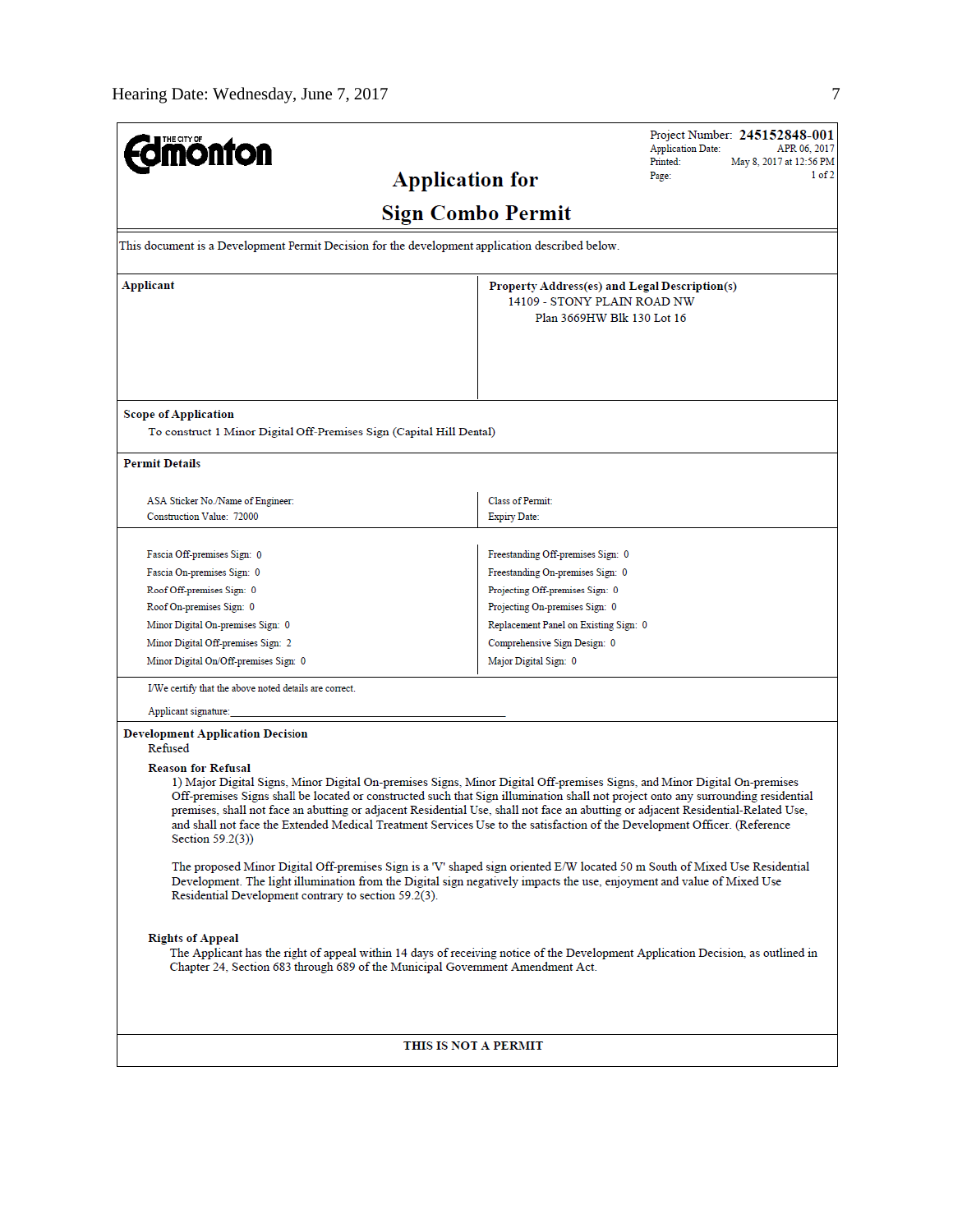| <b>Smönton</b>                                                                                                                             |                                                                              | <b>Application for</b>                                         |                      | <b>Application Date:</b><br>Printed:<br>Page: | Project Number: 245152848-001<br>APR 06, 2017<br>May 8, 2017 at 12:56 PM<br>$2$ of $2$ |
|--------------------------------------------------------------------------------------------------------------------------------------------|------------------------------------------------------------------------------|----------------------------------------------------------------|----------------------|-----------------------------------------------|----------------------------------------------------------------------------------------|
|                                                                                                                                            |                                                                              | <b>Sign Combo Permit</b>                                       |                      |                                               |                                                                                        |
| Issue Date: May 08, 2017                                                                                                                   |                                                                              | Development Authority: AHUJA, SACHIN                           |                      | Signature:                                    |                                                                                        |
| Fees                                                                                                                                       |                                                                              |                                                                |                      |                                               |                                                                                        |
| Sign Dev Appl Fee - Digital Signs<br>Safety Codes Fee<br>Sign Building Permit Fee<br><b>Total GST Amount:</b><br><b>Totals for Permit:</b> | <b>Fee Amount</b><br>\$884.00<br>\$28.80<br>\$720.00<br>\$0.00<br>\$1,632.80 | <b>Amount Paid</b><br>\$884.00<br>\$0.00<br>\$0.00<br>\$884.00 | Receipt#<br>04034807 | <b>Date Paid</b><br>Apr 06, 2017              |                                                                                        |
| (\$748.80 outstanding)                                                                                                                     |                                                                              |                                                                |                      |                                               |                                                                                        |
|                                                                                                                                            |                                                                              |                                                                |                      |                                               |                                                                                        |
|                                                                                                                                            |                                                                              |                                                                |                      |                                               |                                                                                        |
|                                                                                                                                            |                                                                              |                                                                |                      |                                               |                                                                                        |
|                                                                                                                                            |                                                                              |                                                                |                      |                                               |                                                                                        |
|                                                                                                                                            |                                                                              |                                                                |                      |                                               |                                                                                        |
|                                                                                                                                            |                                                                              |                                                                |                      |                                               |                                                                                        |
|                                                                                                                                            |                                                                              |                                                                |                      |                                               |                                                                                        |
|                                                                                                                                            |                                                                              |                                                                |                      |                                               |                                                                                        |
|                                                                                                                                            |                                                                              |                                                                |                      |                                               |                                                                                        |
|                                                                                                                                            |                                                                              |                                                                |                      |                                               |                                                                                        |
|                                                                                                                                            |                                                                              |                                                                |                      |                                               |                                                                                        |
|                                                                                                                                            |                                                                              |                                                                |                      |                                               |                                                                                        |
|                                                                                                                                            |                                                                              |                                                                |                      |                                               |                                                                                        |
|                                                                                                                                            |                                                                              |                                                                |                      |                                               |                                                                                        |
|                                                                                                                                            |                                                                              |                                                                |                      |                                               |                                                                                        |
|                                                                                                                                            |                                                                              |                                                                |                      |                                               |                                                                                        |
|                                                                                                                                            |                                                                              |                                                                |                      |                                               |                                                                                        |
|                                                                                                                                            |                                                                              |                                                                |                      |                                               |                                                                                        |
|                                                                                                                                            |                                                                              |                                                                |                      |                                               |                                                                                        |
|                                                                                                                                            |                                                                              |                                                                |                      |                                               |                                                                                        |
|                                                                                                                                            |                                                                              |                                                                |                      |                                               |                                                                                        |
|                                                                                                                                            |                                                                              |                                                                |                      |                                               |                                                                                        |
|                                                                                                                                            |                                                                              | THIS IS NOT A PERMIT                                           |                      |                                               |                                                                                        |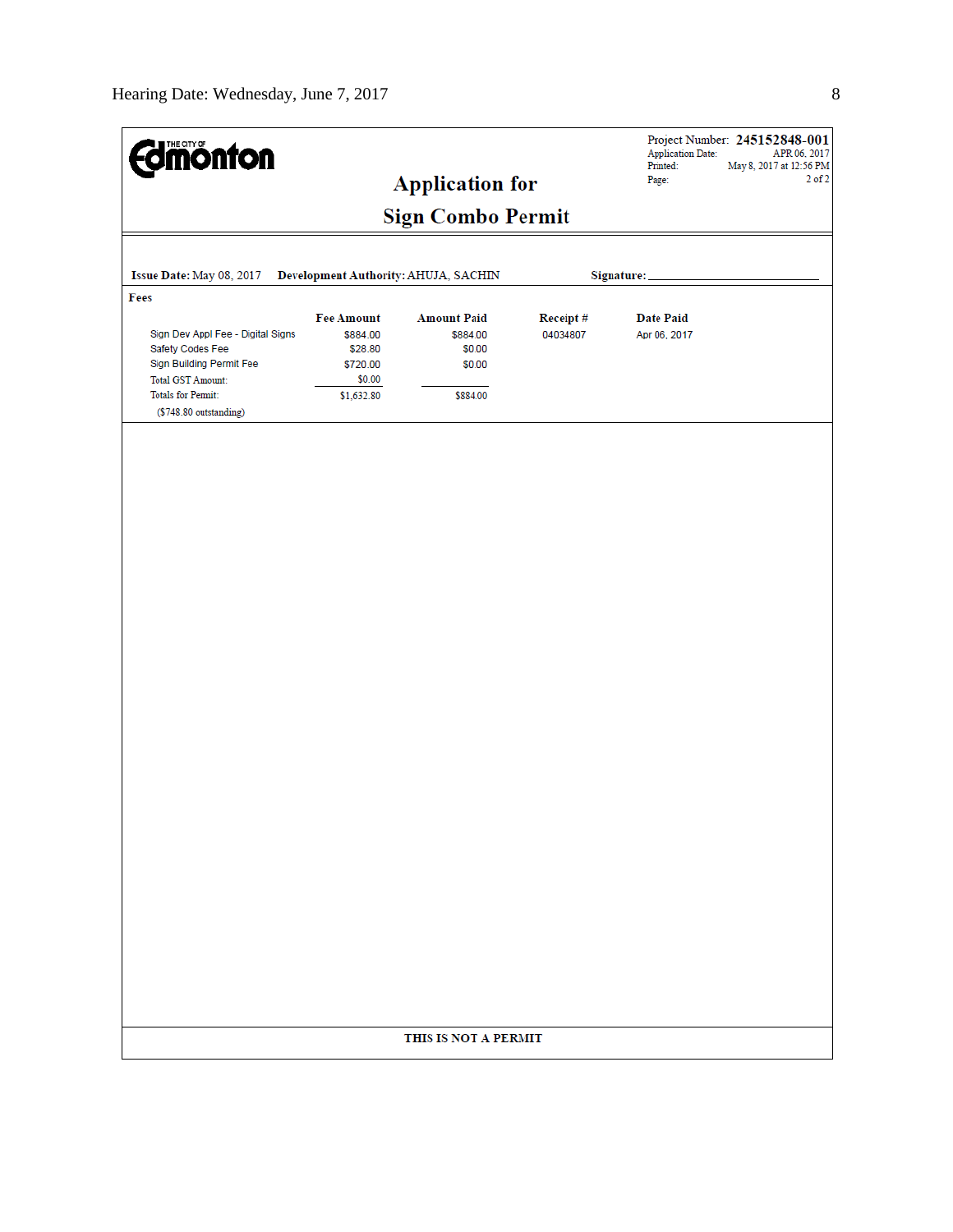



N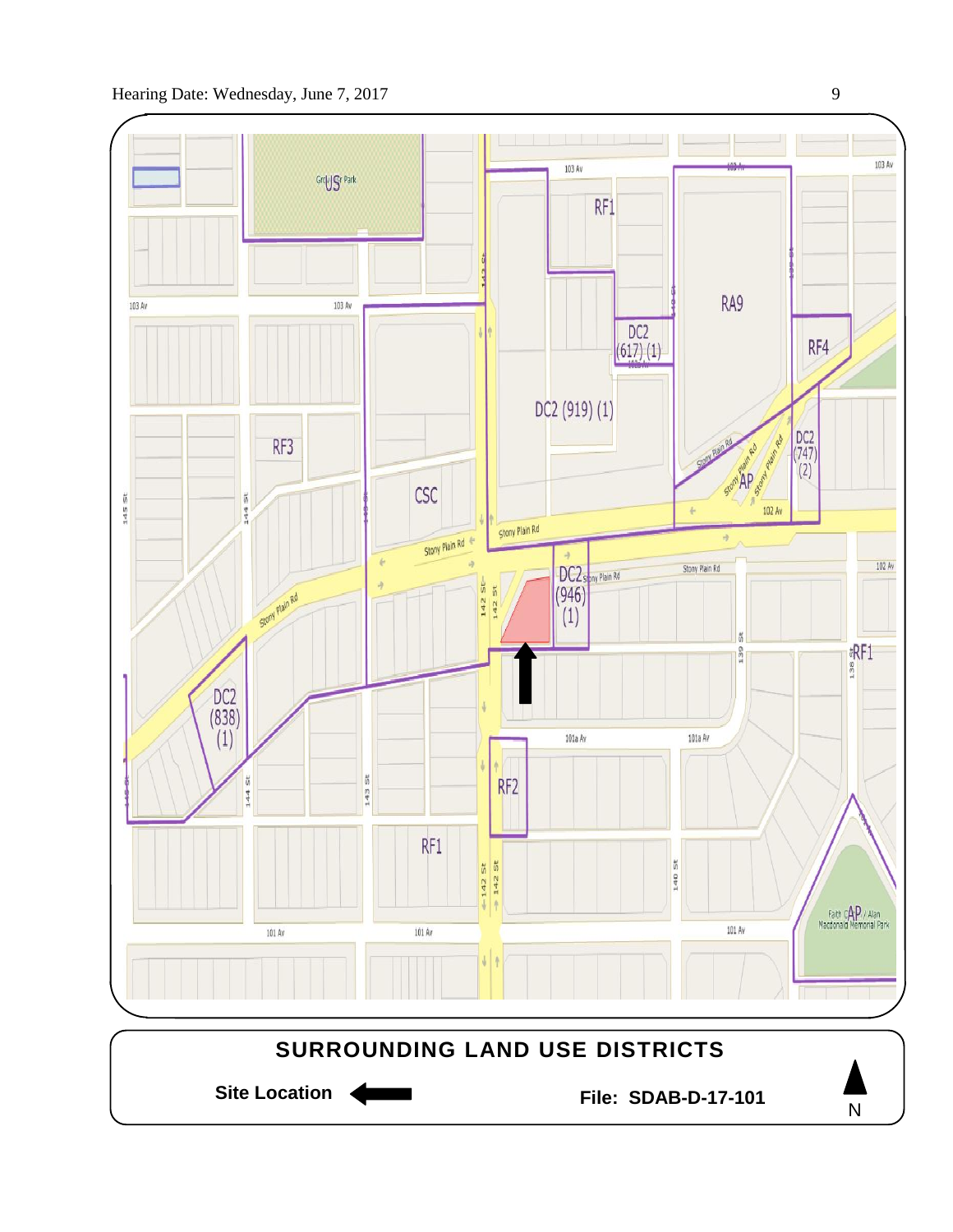| <b>ITEM II: 11:00 A.M.</b> |                                                        | FILE: SDAB-D-17-102                                                                                                                                                          |  |  |  |  |
|----------------------------|--------------------------------------------------------|------------------------------------------------------------------------------------------------------------------------------------------------------------------------------|--|--|--|--|
|                            | AN APPEAL FROM THE DECISION OF THE DEVELOPMENT OFFICER |                                                                                                                                                                              |  |  |  |  |
|                            | <b>APPELLANT:</b>                                      |                                                                                                                                                                              |  |  |  |  |
|                            | <b>APPLICATION NO.:</b>                                | 241659460-001                                                                                                                                                                |  |  |  |  |
|                            | <b>APPLICATION TO:</b>                                 | Construct an Accessory Building (7.62m x)<br>9.45m, main floor Garage, Garage Suite<br>on second floor), and to demolish an<br>existing Accessory Building (5.49m x<br>6.4m) |  |  |  |  |
|                            | <b>DECISION OF THE</b><br>DEVELOPMENT AUTHORITY:       | Refused                                                                                                                                                                      |  |  |  |  |
|                            | <b>DECISION DATE:</b>                                  | May 12, 2017                                                                                                                                                                 |  |  |  |  |
|                            | <b>DATE OF APPEAL:</b>                                 | May 15, 2017                                                                                                                                                                 |  |  |  |  |
|                            | <b>MUNICIPAL DESCRIPTION</b><br>OF SUBJECT PROPERTY:   | 7318 - 118A Street NW                                                                                                                                                        |  |  |  |  |
|                            | <b>LEGAL DESCRIPTION:</b>                              | Plan 2938HW Blk 10 Lot 7                                                                                                                                                     |  |  |  |  |
|                            | ZONE:                                                  | (RF1) Single Detached Residential Zone                                                                                                                                       |  |  |  |  |
|                            | <b>OVERLAY:</b>                                        | Mature Neighbourhood Overlay                                                                                                                                                 |  |  |  |  |
|                            | <b>STATUTORY PLAN:</b>                                 | McKernan / Belgravia Station Area<br>Redevelopment Plan                                                                                                                      |  |  |  |  |

# *Grounds for Appeal*

The Appellant provided the following reasons for appealing the decision of the Development Authority:

> We wish to appeal the decision of the Development Authority for these reasons: We know of 4 garage suites with the same design and have been approved, two of which have been built, one of which is in the same neighbourhood of the proposed development, Belgravia.

# *General Matters*

# **Appeal Information:**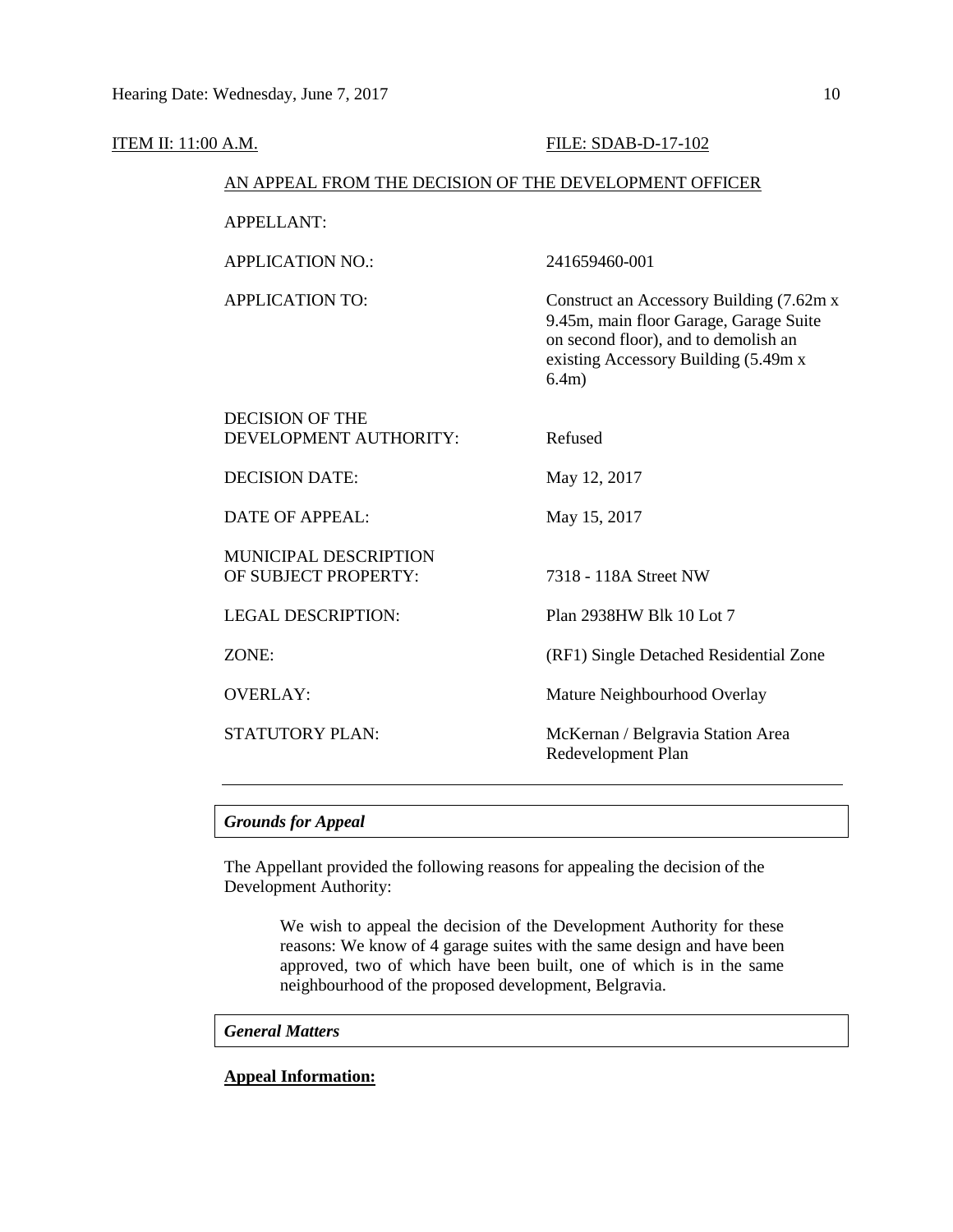The *Municipal Government Act*, RSA 2000, c M-26 states the following:

#### **Grounds for Appeal**

**685(1)** If a development authority

- (a) fails or refuses to issue a development permit to a person,
- (b) issues a development permit subject to conditions, or
- (c) issues an order under section 645,

the person applying for the permit or affected by the order under section 645 may appeal to the subdivision and development appeal board.

## **Appeals**

- **686(1)** A development appeal to a subdivision and development appeal board is commenced by filing a notice of the appeal, containing reasons, with the board within 14 days,
	- (a) in the case of an appeal made by a person referred to in section 685(1), after
		- (i) the date on which the person is notified of the order or decision or the issuance of the development permit, or

…

### **Hearing and Decision**

**687(3)** In determining an appeal, the subdivision and development appeal board

- …
- (a.1) must comply with the land use policies and statutory plans and, subject to clause (d), the land use bylaw in effect;
	- …
	- (c) may confirm, revoke or vary the order, decision or development permit or any condition attached to any of them or make or substitute an order, decision or permit of its own;
	- (d) may make an order or decision or issue or confirm the issue of a development permit even though the proposed development does not comply with the land use bylaw if, in its opinion,
		- (i) the proposed development would not
			- (A) unduly interfere with the amenities of the neighbourhood, or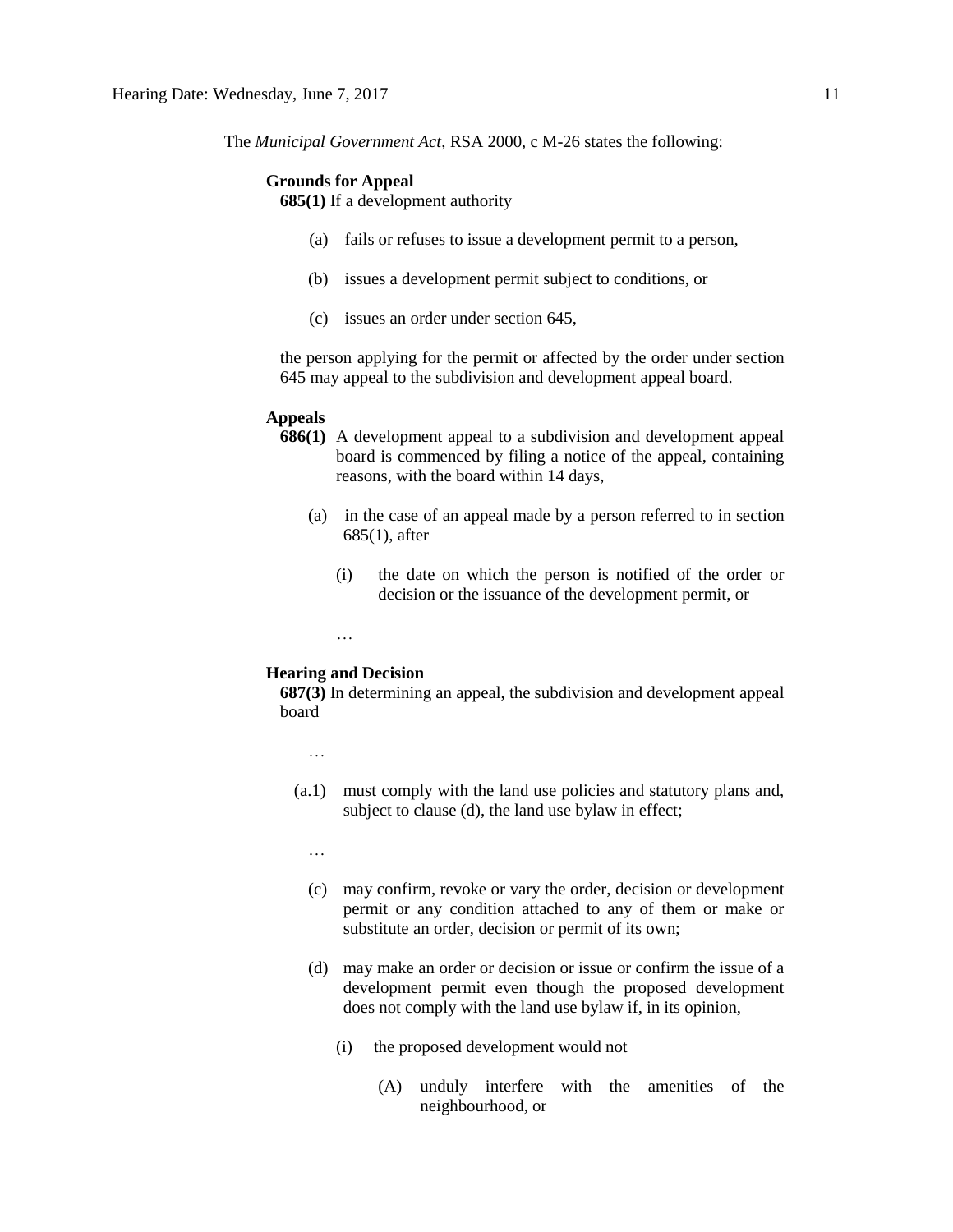(B) materially interfere with or affect the use, enjoyment or value of neighbouring parcels of land,

and

(ii) the proposed development conforms with the use prescribed for that land or building in the land use bylaw.

### **General Provisions from the** *Edmonton Zoning Bylaw:*

Under section 110.3(3), a **Garage Suite** is a **Discretionary Use** in the (RF1) Single Detached Residential Zone.

Under section 7.2(3), **Garage Suite** means:

an Accessory Dwelling located above a detached Garage (above Grade); or a single-storey Accessory Dwelling attached to the side or rear of, a detached Garage (at Grade). A Garage Suite is Accessory to a building in which the principal Use is Single Detached Housing. A Garage Suite has cooking facilities, food preparation, sleeping and sanitary facilities which are separate from those of the principal Dwelling located on the Site. A Garage Suite has an entrance separate from the vehicle entrance to the detached Garage, either from a common indoor landing or directly from the exterior of the structure. This Use does not include Garden Suites, Secondary Suites, Blatchford Lane Suites, or Blatchford Accessory Suites.

Section 110.4(5) states "Garage Suites and Garden Suites shall comply with Section 87 of this Bylaw."

Section 110.1 states that the **General Purpose** of the **(RF1) Single Detached Residential Zone** is:

to provide for Single Detached Housing while allowing other forms of small scale housing in the form of Secondary Suites, Semi-detached Housing and Duplex Housing under certain conditions.

Section 814.1 states that the **General Purpose** of the **Mature Neighbourhood Overlay**  is:

to ensure that new low density development in Edmonton's mature residential neighbourhoods is sensitive in scale to existing development, maintains the traditional character and pedestrian-friendly design of the streetscape, ensures privacy and sunlight penetration on adjacent properties and provides opportunity for discussion between applicants and neighbouring affected parties when a development proposes to vary the Overlay regulations.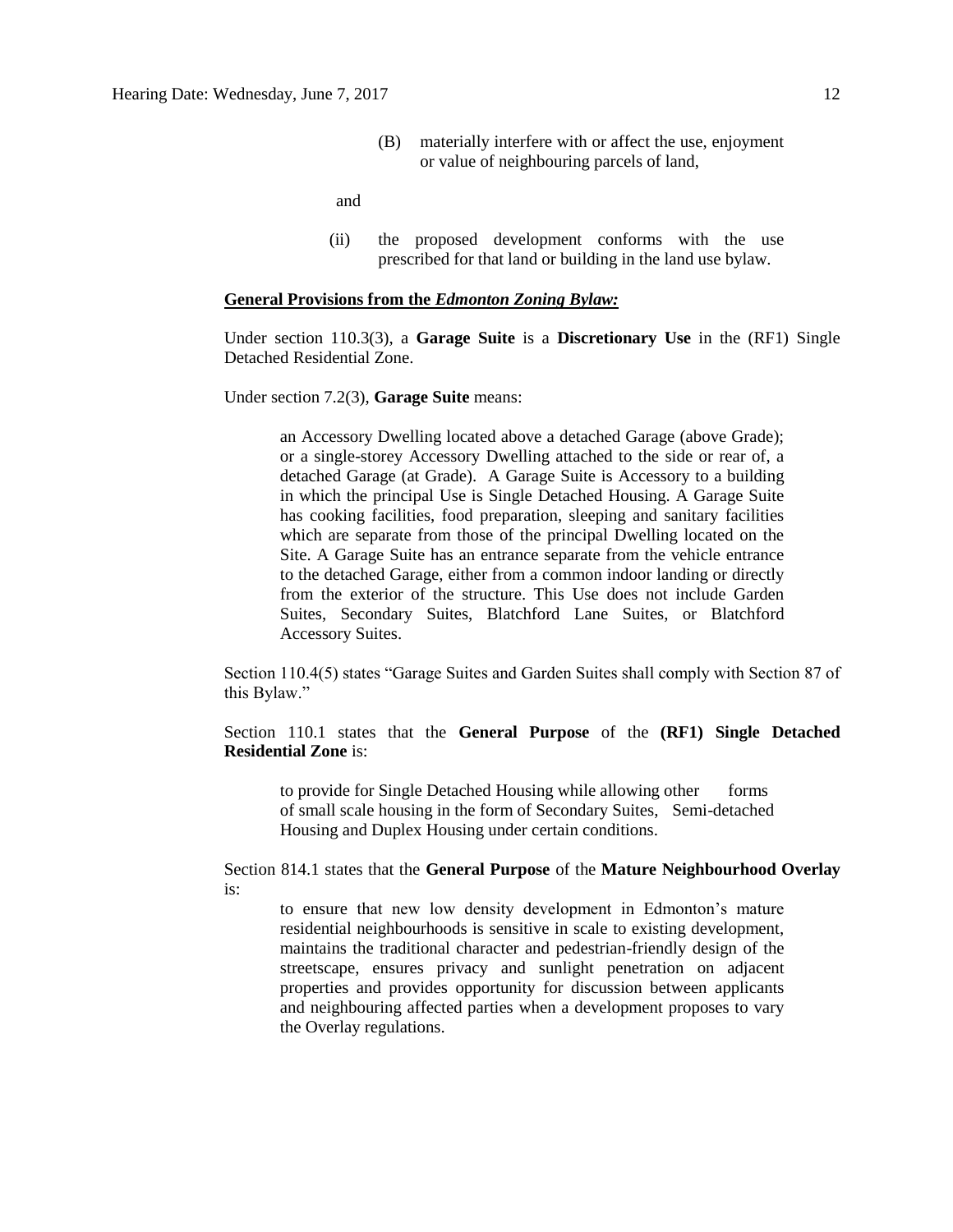# *Height*

Section 87.2 states:

the maximum Height shall be as follows:

- a. Garage containing a Garage Suite (above Grade):
	- i.  $6.5 \text{ m}$  or up to  $1.5 \text{ m}$  greater than the Height of the principal Dwelling as constructed at the time of the Development Permit Application, whichever is the lesser, where the building containing the Garage Suite has a roof slope of  $4/12$  (18.4°) or greater.
	- ii. [5.5 m](javascript:BSSCPopup() or up to [1.5m](javascript:BSSCPopup() greater than the Height of the principal Dwelling as constructed at the time of the Development Permit Application, whichever is the lesser, where the building containing the Garage Suite has a roof slope of less than  $4/12$  (18.4°).

Under section 6.1(53), **Height** means "a vertical distance between two points."

## **Development Officer's Determination**

**Garage Suite Height - The Height of the proposed Garage Suite is 6.48m, instead of 5.50m (Section 87.2) [unedited]**

## Notice to Applicant/Appellant

Provincial legislation requires that the Subdivision and Development Appeal Board issue its official decision in writing within fifteen days of the conclusion of the hearing. Bylaw No. 11136 requires that a verbal announcement of the Board's decision shall be made at the conclusion of the hearing of an appeal, but the verbal decision is not final nor binding on the Board until the decision has been given in writing in accordance with the *Municipal Government Act*.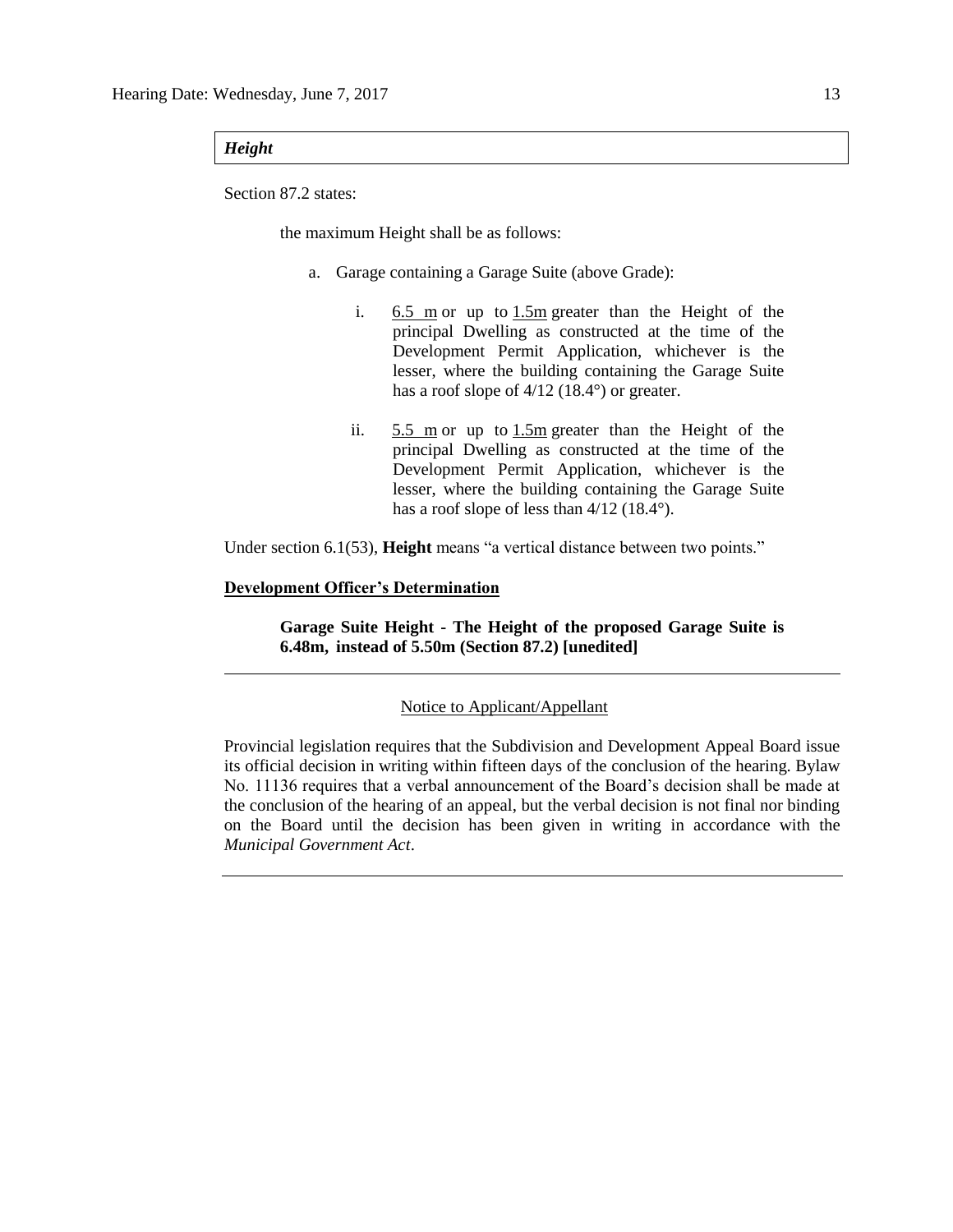| <b>monton</b>                                                                                                                                                                                                                                                                                                                                                                                                         |                                                                                                         | <b>Application for</b> |                                                                                                                            | Project Number: 241659460-001<br><b>Application Date:</b><br>FEB 21, 2017<br>Printed:<br>May 12, 2017 at 12:08 PM<br>1 of 2<br>Page: |  |  |  |
|-----------------------------------------------------------------------------------------------------------------------------------------------------------------------------------------------------------------------------------------------------------------------------------------------------------------------------------------------------------------------------------------------------------------------|---------------------------------------------------------------------------------------------------------|------------------------|----------------------------------------------------------------------------------------------------------------------------|--------------------------------------------------------------------------------------------------------------------------------------|--|--|--|
| <b>House Development and Building Permit</b>                                                                                                                                                                                                                                                                                                                                                                          |                                                                                                         |                        |                                                                                                                            |                                                                                                                                      |  |  |  |
| This document is a record of a Development Permit and/or Building Permit application, and a record of the decision for the undertaking<br>described below, subject to the limitations and conditions of this permit, of the Edmonton Zoning Bylaw 12800 as amended, Safety Codes<br>Act RSA 2000, Safety Codes Act Permit Regulation, Alberta Building Code 2006 and City of Edmonton Bylaw 15894 Safety Codes Permit |                                                                                                         |                        |                                                                                                                            |                                                                                                                                      |  |  |  |
| Applicant                                                                                                                                                                                                                                                                                                                                                                                                             |                                                                                                         |                        | Property Address(es) and Legal Description(s)<br>7318 - 118A STREET NW<br>Plan 2938HW Blk 10 Lot 7                         |                                                                                                                                      |  |  |  |
|                                                                                                                                                                                                                                                                                                                                                                                                                       |                                                                                                         |                        | <b>Location(s)</b> of Work                                                                                                 |                                                                                                                                      |  |  |  |
|                                                                                                                                                                                                                                                                                                                                                                                                                       |                                                                                                         |                        | Entryway: 7318A - 118A STREET NW                                                                                           |                                                                                                                                      |  |  |  |
|                                                                                                                                                                                                                                                                                                                                                                                                                       |                                                                                                         |                        | Building: 7318A - 118A STREET NW                                                                                           |                                                                                                                                      |  |  |  |
| <b>Scope of Application</b><br>Accessory Building (5.49m x 6.4m)                                                                                                                                                                                                                                                                                                                                                      |                                                                                                         |                        |                                                                                                                            | To construct an Accessory Building (7.62m x 9.45m, Main floor Garage, Garage Suite on second floor), and to demolish an existing     |  |  |  |
| <b>Permit Details</b>                                                                                                                                                                                                                                                                                                                                                                                                 |                                                                                                         |                        |                                                                                                                            |                                                                                                                                      |  |  |  |
| Affected Floor Area (sq. ft.): 634<br>Class of Permit: Class B<br>Front Yard (m):<br>Rear Yard (m): 1.83                                                                                                                                                                                                                                                                                                              |                                                                                                         |                        | Building Height to Midpoint (m): 6.48<br>Dwelling Type: Garage Suite<br>Home Design Type:<br>Secondary Suite Included ?: N |                                                                                                                                      |  |  |  |
| Side Yard, left (m): 2.5<br>Site Area (sq. m.): 664.83                                                                                                                                                                                                                                                                                                                                                                |                                                                                                         |                        | Side Yard, right (m): 4.82<br>Site Depth (m): 39.67                                                                        |                                                                                                                                      |  |  |  |
| Site Width (m): 16.76                                                                                                                                                                                                                                                                                                                                                                                                 |                                                                                                         |                        | Stat. Plan Overlay/Annex Area: Mature Neighbourhood Overlay                                                                |                                                                                                                                      |  |  |  |
| I/We certify that the above noted details are correct.                                                                                                                                                                                                                                                                                                                                                                |                                                                                                         |                        |                                                                                                                            |                                                                                                                                      |  |  |  |
| Applicant signature:                                                                                                                                                                                                                                                                                                                                                                                                  |                                                                                                         |                        |                                                                                                                            |                                                                                                                                      |  |  |  |
| <b>Development Application Decision</b><br>Refused<br><b>Reason for Refusal</b>                                                                                                                                                                                                                                                                                                                                       | Garage Suite Height - The Height of the proposed Garage Suite is 6.48m, instead of 5.50m (Section 87.2) |                        |                                                                                                                            |                                                                                                                                      |  |  |  |
| <b>Rights of Appeal</b><br>The Applicant has the right of appeal within 14 days of receiving notice of the Development Application Decision, as outlined in<br>Chapter 24, Section 683 through 689 of the Municipal Government Amendment Act.<br>Issue Date: May 12, 2017<br>Development Authority: LANGILLE, BRANDON<br>Signature:                                                                                   |                                                                                                         |                        |                                                                                                                            |                                                                                                                                      |  |  |  |
| Fees                                                                                                                                                                                                                                                                                                                                                                                                                  |                                                                                                         |                        |                                                                                                                            |                                                                                                                                      |  |  |  |
|                                                                                                                                                                                                                                                                                                                                                                                                                       | <b>Fee Amount</b>                                                                                       | <b>Amount Paid</b>     | Receipt#                                                                                                                   | <b>Date Paid</b>                                                                                                                     |  |  |  |
| Safety Codes Fee                                                                                                                                                                                                                                                                                                                                                                                                      | \$42.56                                                                                                 | \$42.56                | 03932919                                                                                                                   | Feb 21, 2017                                                                                                                         |  |  |  |
| Sanitary Sewer Trunk Fund                                                                                                                                                                                                                                                                                                                                                                                             | \$693.00                                                                                                | \$693.00               | 03932919                                                                                                                   | Feb 21, 2017                                                                                                                         |  |  |  |
| Water Usage Fee                                                                                                                                                                                                                                                                                                                                                                                                       | \$25.41                                                                                                 | \$25.41                | 03932919                                                                                                                   | Feb 21, 2017                                                                                                                         |  |  |  |
| Electrical Fee (Service)                                                                                                                                                                                                                                                                                                                                                                                              | \$79.00                                                                                                 | \$79.00                | 03932919                                                                                                                   | Feb 21, 2017                                                                                                                         |  |  |  |
| Electrical Fees (House)                                                                                                                                                                                                                                                                                                                                                                                               | \$223.00                                                                                                | \$223.00               | 03932919                                                                                                                   | Feb 21, 2017                                                                                                                         |  |  |  |
| <b>Electrical Safety Codes Fee</b><br><b>Building Permit Fee</b>                                                                                                                                                                                                                                                                                                                                                      | \$13.42<br>\$1,064.00                                                                                   | \$13.42<br>\$1,064.00  | 03932919<br>03932919                                                                                                       | Feb 21, 2017<br>Feb 21, 2017                                                                                                         |  |  |  |
|                                                                                                                                                                                                                                                                                                                                                                                                                       | THIS IS NOT A PERMIT                                                                                    |                        |                                                                                                                            |                                                                                                                                      |  |  |  |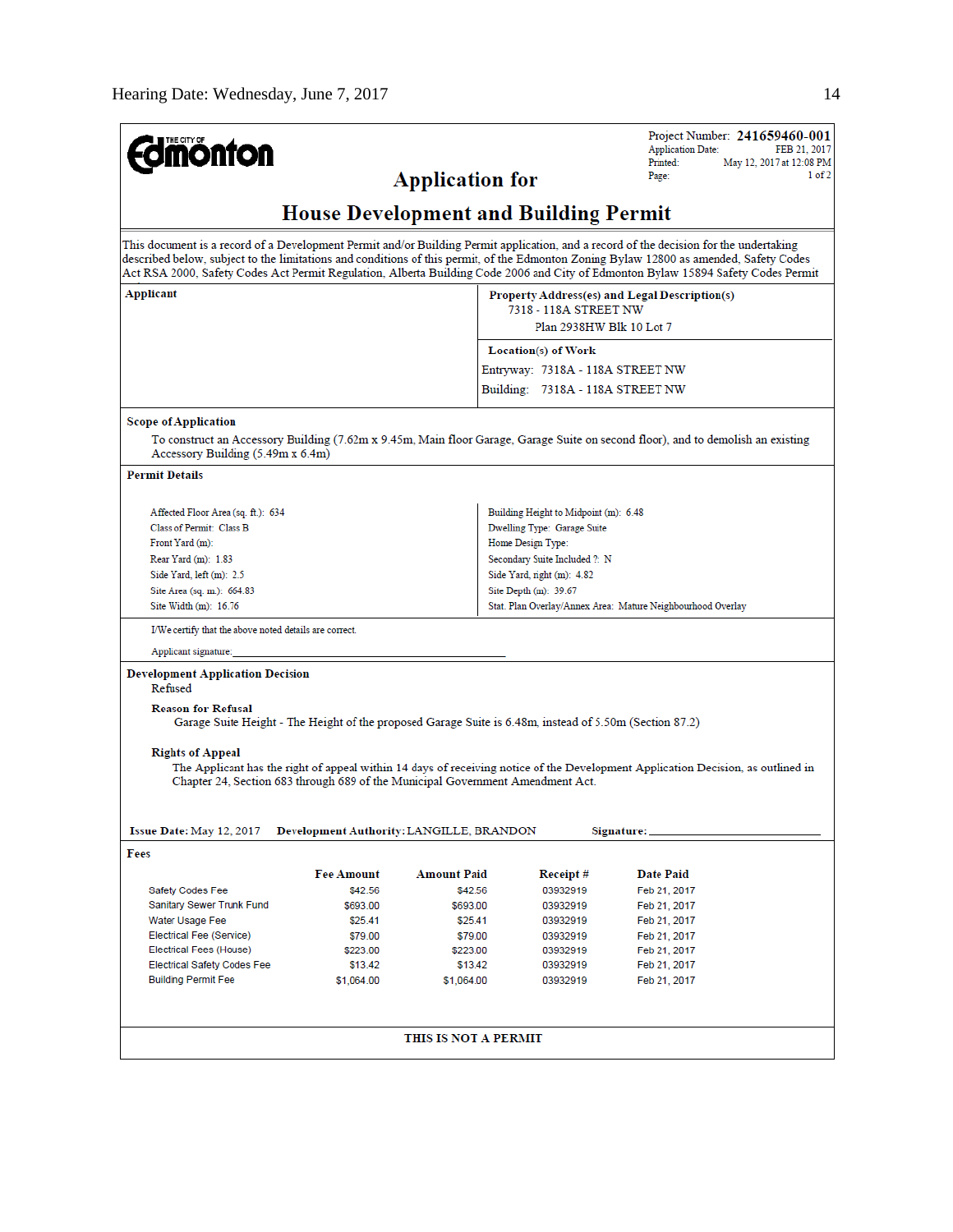|                                                                          | <b>Edinonton</b><br><b>Application for</b>          |                                  |          | Project Number: 241659460-001<br><b>Application Date:</b><br>FEB 21, 2017<br>May 12, 2017 at 12:08 PM<br>Printed:<br>$2$ of $2$<br>Page: |  |
|--------------------------------------------------------------------------|-----------------------------------------------------|----------------------------------|----------|------------------------------------------------------------------------------------------------------------------------------------------|--|
|                                                                          | <b>House Development and Building Permit</b>        |                                  |          |                                                                                                                                          |  |
| Fees                                                                     |                                                     |                                  |          |                                                                                                                                          |  |
| Lot Grading Fee<br><b>Total GST Amount:</b><br><b>Totals for Permit:</b> | <b>Fee Amount</b><br>\$0.00<br>\$0.00<br>\$2,140.39 | <b>Amount Paid</b><br>\$2,140.39 | Receipt# | <b>Date Paid</b>                                                                                                                         |  |
|                                                                          |                                                     |                                  |          |                                                                                                                                          |  |
|                                                                          |                                                     |                                  |          |                                                                                                                                          |  |
|                                                                          |                                                     |                                  |          |                                                                                                                                          |  |
|                                                                          |                                                     |                                  |          |                                                                                                                                          |  |
|                                                                          |                                                     |                                  |          |                                                                                                                                          |  |
|                                                                          |                                                     |                                  |          |                                                                                                                                          |  |
|                                                                          |                                                     |                                  |          |                                                                                                                                          |  |
|                                                                          |                                                     |                                  |          |                                                                                                                                          |  |
|                                                                          |                                                     |                                  |          |                                                                                                                                          |  |
|                                                                          |                                                     |                                  |          |                                                                                                                                          |  |
|                                                                          |                                                     |                                  |          |                                                                                                                                          |  |
|                                                                          |                                                     | THIS IS NOT A PERMIT             |          |                                                                                                                                          |  |